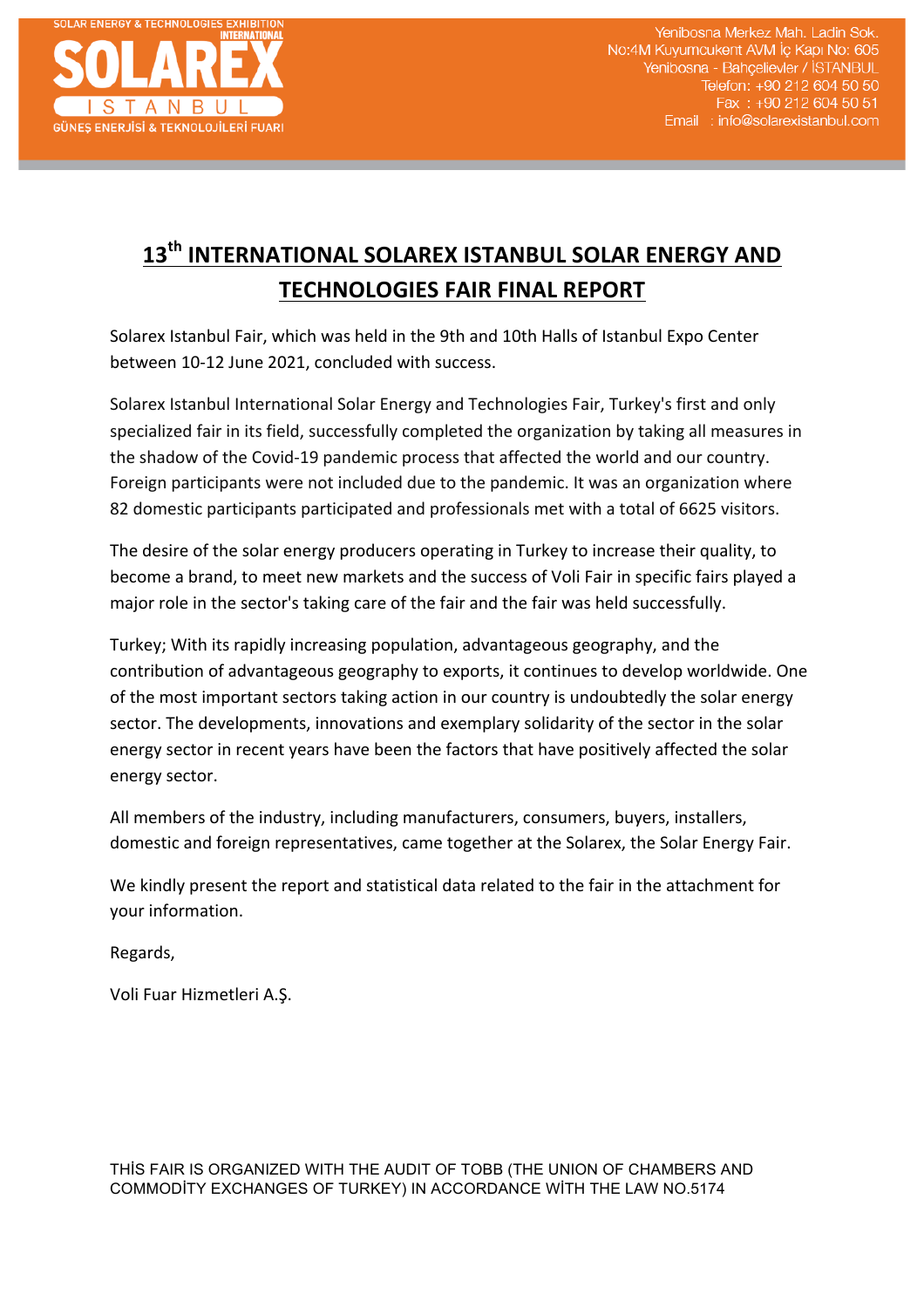# GENERAL PRESENTATION OF THE 13<sup>TH</sup> INTERNATIONAL SOLAREX ISTANBUL SOLAR ENERGY **AND TECHNOLOGIES FAIR**

## ADDRESS BANK OF THE FAIR

Our team, which has entered a hard working period in order to successfully realize the Solar Energy Fair; At the same time, since we are a sectoral magazine publisher, it was not difficult to access information.

Our understanding of publishing, which embraces the entire industry with its magazines, has been our biggest supporter at the fair. Readers of our magazine were the primary visitors to our fair.

# PROMOTION OF THE FAIR:

Some of the promotional activities of Solarex Istanbul Fair are as follows:

Numerous magazines, newspapers, televisions and websites were among the publications that supported the fair. The members of the sector in Turkey were reached through these publications.

In addition, advertisements for the fair were published in the most important magazines of the sector. Announcements were made to thousands of people by the relevant institutions, and news of the fair were featured on many websites and general - local media outlets.

A total of 300,000 fair invitations were distributed. 250,000 of this were distirbuted by Voli Fair activities and the rest in the form of customer invitations of the participants. Face-toface marketing activities were carried out and invitations were sent to the participants.

#### STATISTICS: VISITOR and EXHIBITOR

Total Number of Visitors to Solarex Istanbul Fair : 6625

# Visitors' Breakdown by Days

- 1. Day 1: 2325
- 2. Day 2: 2333
- 3. Day 3: 1967

TOTAL: 6625 Number of Foreign Visitors: 551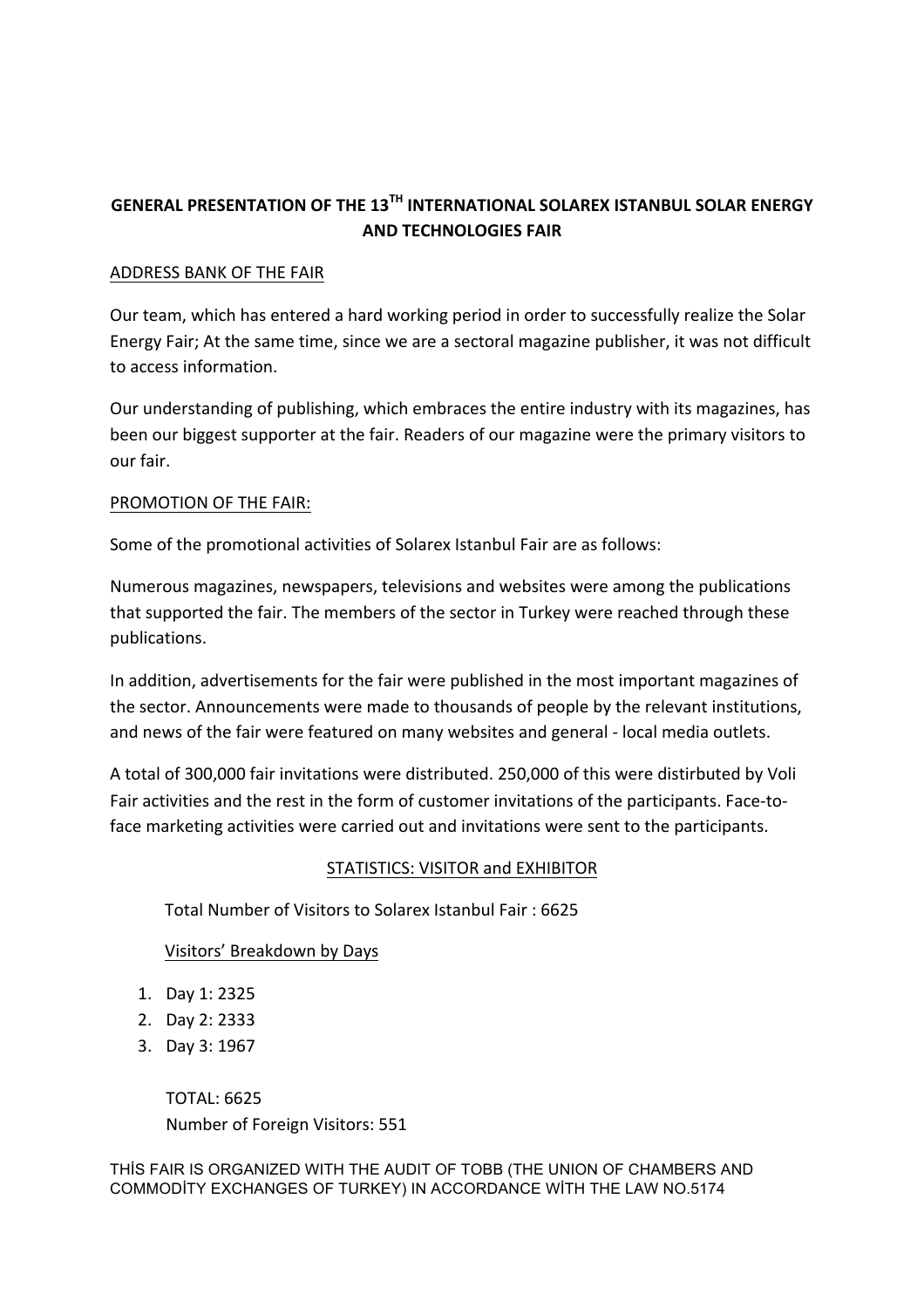Number of Exhibitors: 82

#### VISITOR PROFILE

Mostly private sector, politics, public institutions, academia and press, sales, marketing managers, technical consultants, experts, engineers, senior managers, commercial buyers from different sectors who want to realize projects, businessmen, investors, industrial purchasing managers and officials, agencies and distributors, companies that want to get distributorship and dealership, chambers of commerce and sector institutions.

#### EXHIBITOR PRODUCT GROUPS

# Photovoltaics

Cells, modules, inverters, measurement and control technologies, chargers, batteries, cables, connectors, junction boxes, solar tracking systems, installation apparatus, building integrated solutions (BIPV), "Stand Alone" systems, solar power plants, energy storage systems, EPC companies, gel batteries, solar cables, turnkey on-grid off-grid systems, solar pumps, cogeneration, regulators, solar lighting, power supplies, solar consumer products, wafers, materials and production equipment.

#### Thermal Technologies

Absorbers, coatings, collectors, fittings, expansion tanks, degassers, heat transfer fluids, measurement and control technology, assembly systems, storage tanks, production technologies and equipment, ventilation, cooling, building integrated solutions, heat treatment, solar thermal power plants.

#### **Other**

Research and development, testing institutes, industry press and other publishers, education, financing, organizations, associations, insurers, universities, consultants.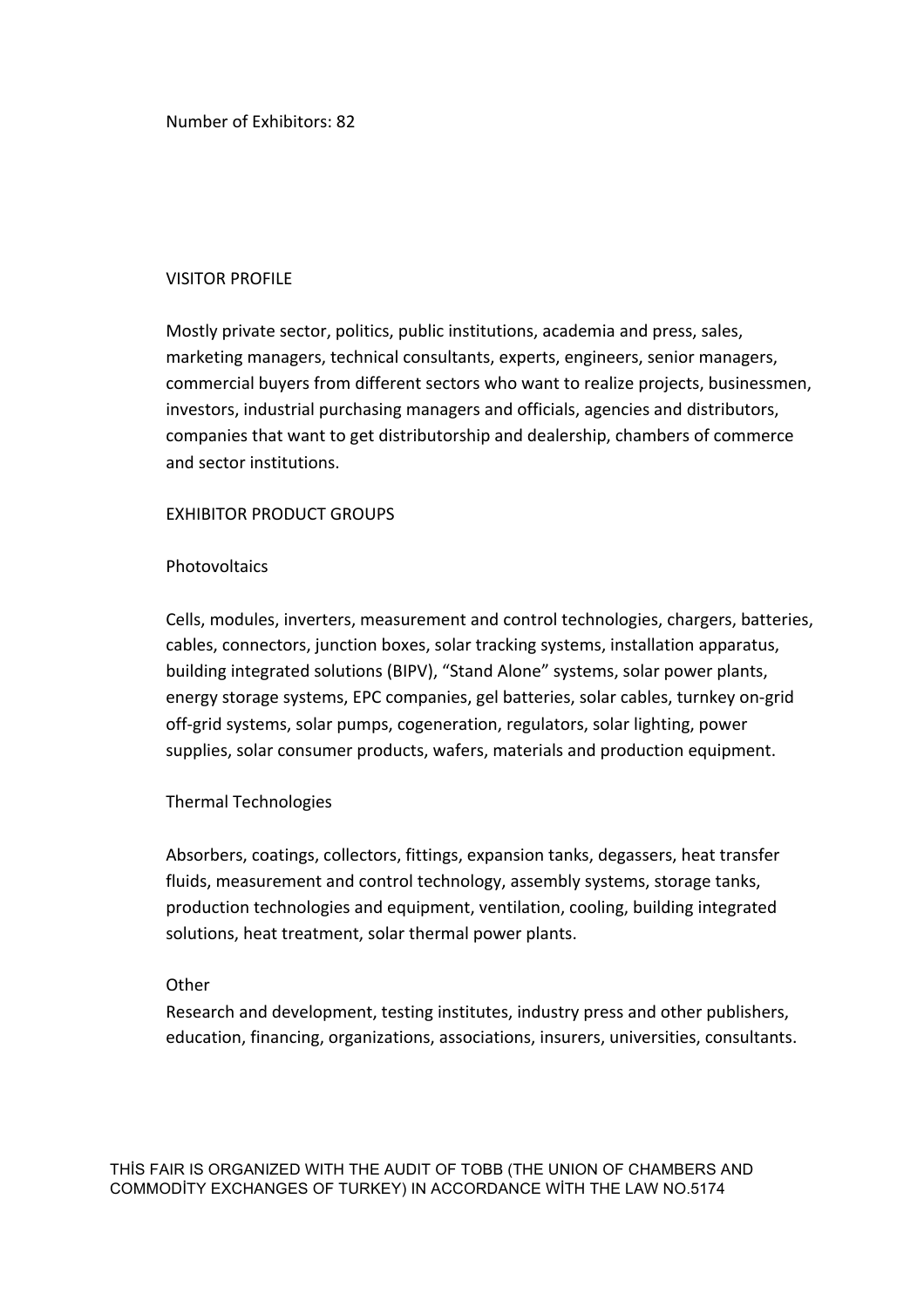# **LIST OF DOMESTIC EXHIBITORS**

- 1 AGROMAC MAKİNA SAN.TİC.LTD.STİ.
- 2 AKAS ENERJİ BİL.MAD.İNŞ.EML.GIDA HAY.
- 3 AKILLI SOLAR ENERJİ SİS.SAN.
- 4 AKSAY PV GÜNEŞ TEK.ÜRT.LTD.ŞTİ.
- 5 ARGESİM MAKİNA GIDA SAN.TİC.LTD.ŞTİ.
- 6 ARKAT ALÜMİNYUM SAN.TİC.A.Ş.
- 7 ARTE ALÜMİNYUM SAN.VE TİC.LTD.ŞTİ.
- 8 BAS AKÜMÜLATÖR SAN.VE TİC.A.Ş.
- 9 BAŞOĞLU KABLO VE PROFİL SAN.VE TİC.A.Ş.
- 10 BATRON ENERJİ A.Ş.
- 11 BİRTES ELEKTROMEKANİK TİC.A.S.
- 12 CW AKADEMİ EĞİTİM ARS.VE GEL.A.S.
- 13 DAL ELEKTRONİK MOT.VE GÜÇ AKT.SİS.
- 14 DBE ENERJİ MÜH.PROJE VE DAN.A.S.
- 15 ELECTRICITY
- 16 ELECTRO ZİRVE ENERJİ BİLİŞİM SAN.TİC.LTD.
- 17 ELEKTRİK DÜNYASI
- 18 ELSE ROOF ENERJİ A.S.
- 19 ELTAS TRANSFORMATÖR SAN.VE TİC.A.S.
- 20 ERA GRUP ALÜMİNYUM SAN.VE TİC.LTD.ŞTİ.
- 21 ERCAN ELEKTRİK TAAH.SAN.TİC.LTD.ŞTİ.
- 22 ERDİL AKÜ VE OTO.SAN.TİC.LTD.ŞTİ.
- 23 GAMA AKÜMÜLATÖR SAN.VE TİC.LTD.ŞTİ.
- 24 GERİLİM YENİLENEBİLİR ENERJİ VE TEK.A.Ş.
- 25 GÖZLER ENERJİ MÜH.İNŞ.PROJE
- 26 GSMU MEKATRONİK SAN.VE TİC.A.S.
- 27 GTC GÜNEŞ SANAYİ VE TİC.A.Ş.
- 28 GÜNES FİX ENERJİ SİS.SAN.VE TİC.LTD.STİ.
- 29 HAKAN ELK.OTOMASYON
- 30 HAMA PLASTİK SAN.TİC.LTD.ŞTİ.
- 31 HATKO TEKNİK DON.MÜM.SAN.TİC..A.S.
- 32 HMK DEMİR ÇELİK ELK.OTO .TİC.A.Ş.
- 33 **İSOTEC ENERJİ SAN.VE TİC.LTD.STİ.**
- 34 **İSTANBUL ENERJİ SAN.VE TİC.A.S.**
- 35 **İSTANBUL HIRDAVAT FUARI**
- 36 İYİLİK SAĞLIK
- 37 KALIPSAN ALÜMİNYUM SAC VE MATAL
- 38 KALYON PV
- 39 KAYSERİ METAL CENTER SAN.VE TİC.A.Ş.
- 40 KIWA BELGELENDİRME HİZ.A.S.
- 41 KONELSİS ENERJİ MAK.MÜH.PRO.BİLG.